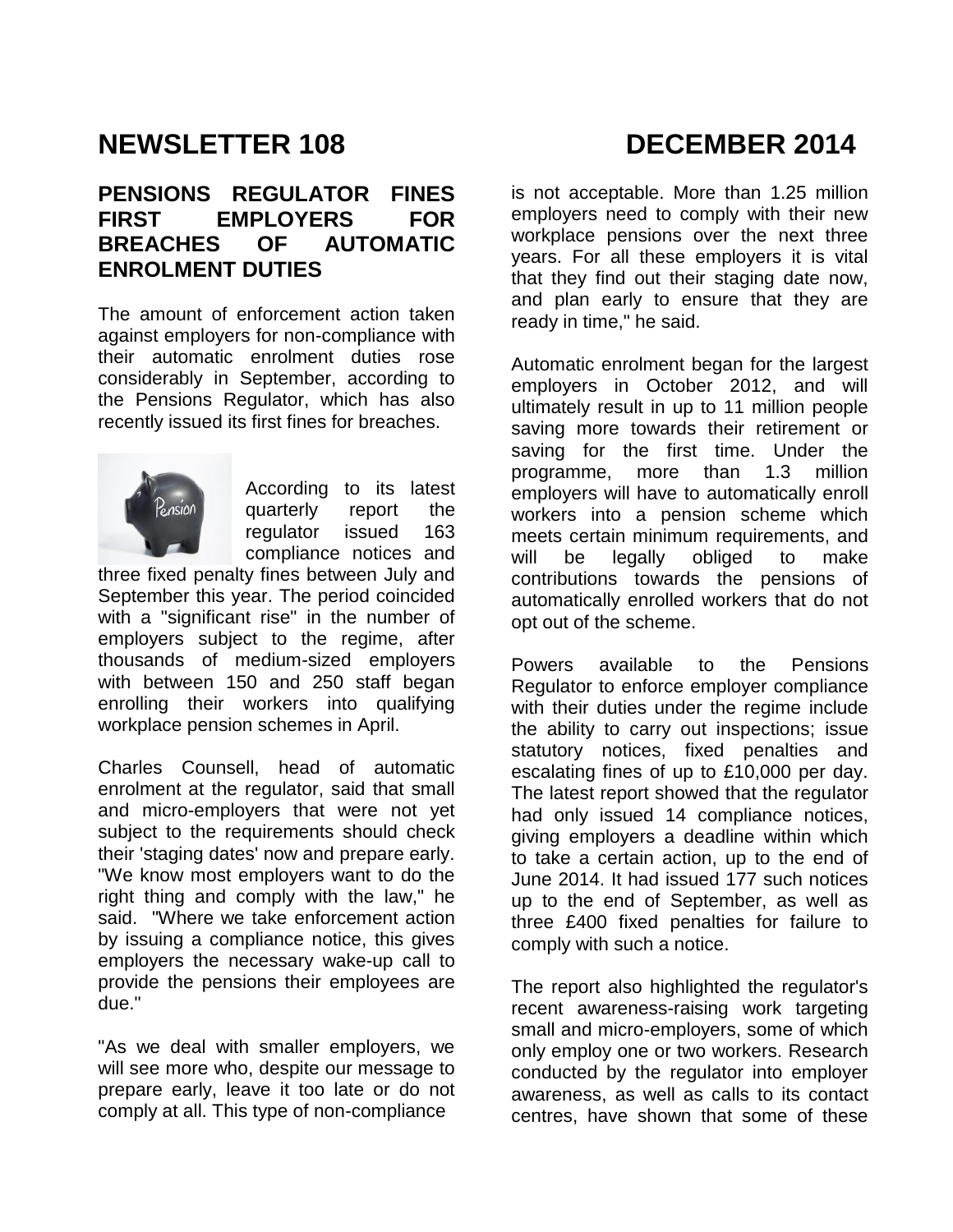employers still do not realise that the law applies to them, it said.

For auto-enrolment to be a success, the Pensions Regulator needs to do all it can to make sure employers are aware of what is required, and of the importance of taking action early. Fines can help to ensure employers take their duties seriously, but it is far more important to try to prevent problems arising in the first place.

*The Federation is launching its own holidays with pay, sick pay and benefits scheme. Look out for the packs early in the New Year.* 

### **EMPLOYER JUSTIFIED IN NOT PROVIDING ENHANCED PAY FOR EMPLOYEE ON ADDITIONAL PATERNITY LEAVE**

In *Shuter v Ford Motor Co Ltd*, the employment tribunal held that an employer did not unlawfully discriminate against its male employee who was on additional



'Isn't it time you went back to work? Benny was born in 1982'

paternity leave (APL), by only paying him the statutory rate of additional paternity pay, when a female employee on maternity leave would have been entitled to full basic pay.

Mr Shuter (S), an employee of Ford Motor Co (Ford), was offered maternity leave of up to 52 weeks at full pay. S went on to take 26 weeks' additional paternity leave,

but was paid the statutory minimum for this, as per Ford's standard maternity policy. After 20 weeks of APL, S lodged a claim for direct and indirect sex discrimination, alleging that S had treated him differently to how a mother on maternity leave would have been treated, and argued that he had been paid roughly £18,000 less for an equivalent amount of leave.

The tribunal dismissed S's claim for direct discrimination, stating that the comparator in this instance would be a woman taking APL (as the spouse or civil partner of the mother) and held that she would not have been treated any differently to S. S argued that that Ford's policy of "paying women basic pay when on leave beyond 20 weeks after the birth of the child" was indirectly discriminatory. In this regard, the tribunal did find that this was a policy which put a group of employees at a disadvantage. However, Ford successfully justified this stating that the policy sought to enhance the recruitment and retention of women in the workforce, and used statistical evidence to show that the introduction of enhanced maternity pay had increased the number of female employees.

Tribunals are likely, but not guaranteed, to follow this decision so employers should take note as the APL scheme is soon to be abolished to make way for the new shared parental leave system, which comes into force in December this year for babies born from April 2015. It may well yet transpire that offering enhanced maternity pay, but only offering statutory minimum shared parental pay, could result in a claim for sex discrimination, particularly as this case is only a first-instance tribunal decision and may be overturned on appeal.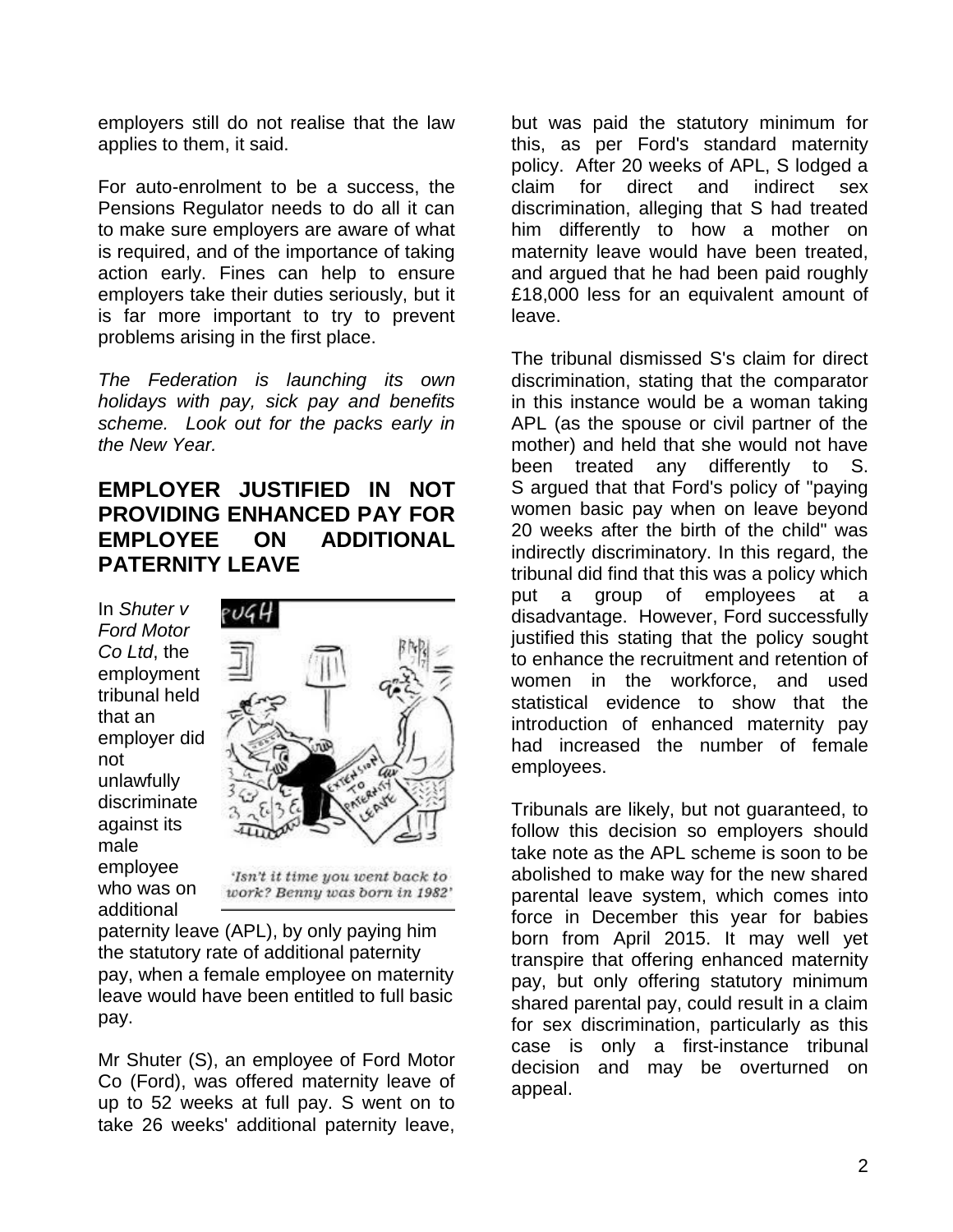## **EMPLOYING OFFENDERS – A DANGEROUS GAME?**

Is it immoral, illegal or irresponsible to employ somebody who has a past criminal record?

The possibility that former Sheffield Utd footballer and convicted rapist, Ched Evans, may be permitted to play professional football following his release from prison has been met with anger from many fans and campaigners of victim support groups. Evans is determined to clear his name and the Criminal Cases Review Commission is fast-tracking his appeal which may overturn the conviction. In the meantime, a petition against Evans' return to playing has been signed by over 150,000 fans and Sky Sports presenter, Charlie Webster has threatened to quit as the club's patron if he is re-signed. West-Ham vice-chair and entrepreneur, Karren Brady, has stated *"there is no place anywhere in football"* for Evans while celebrities and commentators who have questioned the trial evidence and the jury's decision have received wide criticism.

Pending the outcome of the case review, there is likely to be further disagreement within society. However, the dilemma does raise the difficult question as to whether employers can or should recruit staff with a criminal conviction?

Employers have a degree of discretion when deciding to recruit a candidate with a criminal conviction which is not yet 'spent'. Of course, those offenders who have been placed on the sex-offenders register are prevented from working in a variety of jobs with children and protected adults. However, there is a common misconception that candidates are obliged to disclose all previous criminal records when applying for a position.

The Rehabilitation of Offenders Act 1974 provides that, after a period of time, certain convictions become spent and applicants are no longer obliged to disclose their previous record to their employer. Of course, there are exceptions. For example, any convictions that resulted in a custodial sentence of at least 30 months are never spent and must always be disclosed to the employer. Further, certain professions such as doctors, accountants, solicitors, teachers, social service workers and police officers require all convictions to be disclosed by applicants, whether they have expired or not. Where an employer dismisses an employee for failing to disclose a spent conviction, there may be grounds for an unfair dismissal claim. Likewise, when an employer refuses an applicant solely on the basis of a spent conviction, the employer will be in breach of its statutory duties under the 1974 Act.

Whilst employers such as Sheffield Utd are understandably reluctant to recruit exoffenders, businesses must exercise caution when making recruitment decisions. Employers should familiarise themselves with the legislation that distinguishes between different forms of 'spent' and 'unspent' convictions in order to avoid claims being raised against them.



[With best wishes for](http://www.google.co.uk/url?sa=i&rct=j&q=&esrc=s&source=images&cd=&cad=rja&uact=8&ved=0CAcQjRw&url=http%3A%2F%2Fwww.mi9.com%2Fwallpaper%2Fchristmas-and-happy-new-year-golden-ribbon_94298%2F&ei=vcF1VMe4O-TgsATO0oGADQ&bvm=bv.80642063,d.ZGU&psig=AFQjCNF5zxzfjN1Y-Ob9aSeN-N-PN2pwEA&ust=1417089787097914) the festive period and a prosperous 2015